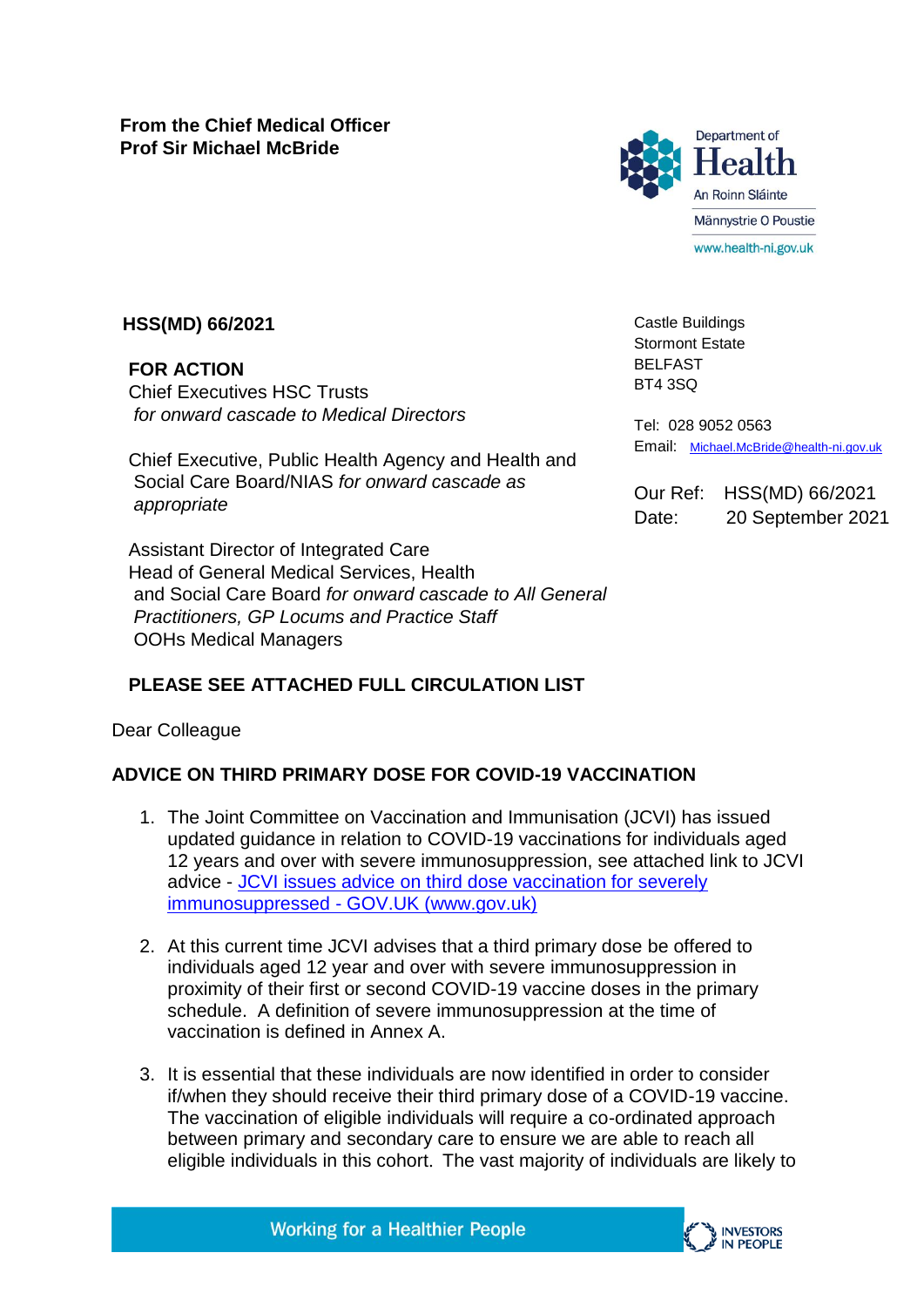be identified by their secondary care clinician but some individuals, particularly those at point 4 of Annex A, may only be known by their GP.

- 4. Trusts should now identify these individuals, contact them and make the necessary arrangements to have them vaccinated in the Trust, ensuring where possible the efficient use of vaccines. A draft letter is attached which Consultants may wish to adapt as necessary and use at Annex B. When issued it should also be cc'd to the patients GP.
- 5. For those individuals in group 4, Annex A, GPs should identify those patients where they prescribed the high dose steroids and if they are not also currently receiving treatment via secondary care, they should be issued with a letter recommending that they receive a  $3<sup>rd</sup>$  primary dose via a local community pharmacy using the Moderna vaccine. Draft letters are attached at Annex B and C which GPs may wish to adapt and use.

Please note, if any of these individuals are aged 12 to 17 years of age they will be unable to receive the Moderna vaccine and therefore these individuals should be referred to their local Trust via the CCG route to be considered for vaccination.

- 6. JCVI advises a preference for mRNA vaccines for the third primary dose, with the option of the AstraZeneca Vaxzevria vaccine for individuals who have received this vaccine previously where this would facilitate delivery. In exceptional circumstances, persons aged 40 years or over who received a mRNA COVID-19 vaccine previously may be offered a third primary dose of AstraZeneca Vaxzevria vaccine following a decision by a health professional on a case-by-case, individualised basis.
- 7. The decision on the timing of the third primary dose should be undertaken by the specialist involved in the care of the patient. If they consider it necessary, the GP should seek additional advice from a specialist before making a decision on the timing of the third primary dose. In general, vaccines administered during periods of minimum immunosuppression (where possible) are more likely to generate better immune responses. The third primary dose should be given at least 8 weeks after the second dose, with special attention paid to current or planned immunosuppressive therapies. Where possible the third primary dose should be delayed until two weeks after the period of immunosuppression, in addition to the time period for clearance of the therapeutic agent. If not possible, consideration should be given to vaccination during a treatment 'holiday' or at a nadir of immunosuppression between doses of treatment.
- 8. As with current advice in the Green Book (chapter 14a) JCVI has advised that "individuals who have received a bone marrow transplant after vaccination should be considered for a re-immunisation programme for all routine vaccinations and for COVID-19". Re-vaccination with a 2-dose schedule should be considered 3-6 months post autologous and allogeneic human stem cell transplant or CAR-T therapy. A third primary dose of vaccine should

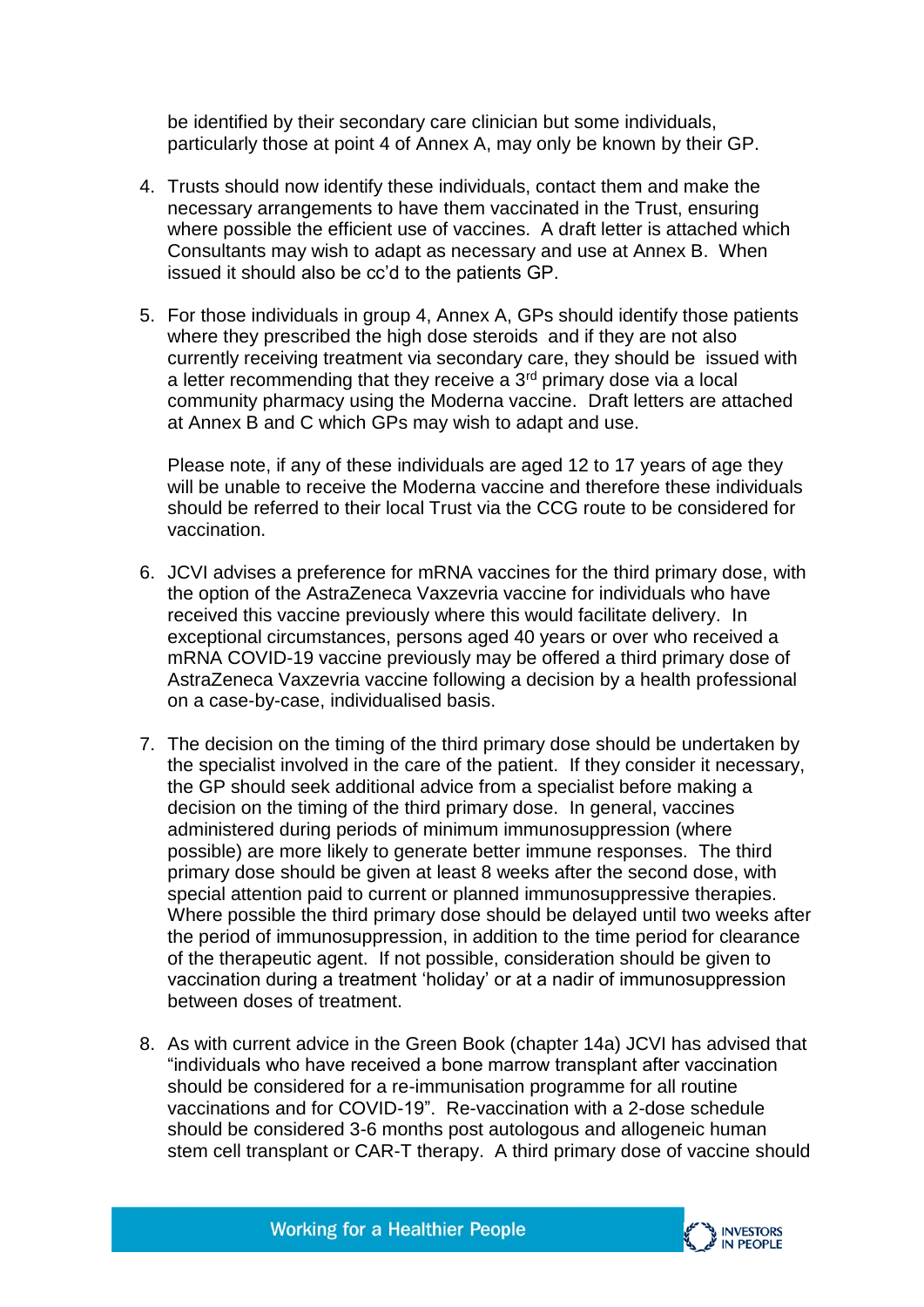be administered, at least 8 weeks after the second dose (in line with the advice above).

- 9. Most individuals whose immunosuppression commenced at least two weeks after the second dose of vaccination do not require a third primary dose at this stage. Alongside those with lower levels of immunosuppression, they are likely to become eligible for a booster dose as part of a routine booster programme from around six months after the second dose, pending further advice.
- 10.It is important to note that JCVI have advised this forms part of the primary vaccination schedule for an individual and therefore further advice will be provided on a booster vaccination in due course for these individuals
- 11.We fully appreciate that the programme is becoming ever more complicated but it is essential we all keep up the continued efforts in ensuring the COVID-19 vaccination programme is implemented and that those with severe immunosuppression are able to receive the most appropriate vaccination schedule for them as recommended by JCVI.

Yours sincerely

Mudrael Myrich

Charlotte Neobelle Continuition

**Mrs Cathy Harrison Chief Pharmaceutical Officer**

#### **Prof Sir Michael McBride Chief Medical Officer**

**Prof Charlotte McArdle Chief Nursing Officer** 

# **Circulation List**

Director of Public Health/Medical Director, Public Health Agency (*for onward distribution to all relevant health protection staff*) Director of Nursing, Public Health Agency Directors of Pharmacy HSC Trusts Director of Social Care and Children, HSCB Family Practitioner Service Leads, Health and Social Care Board *(for cascade to GP Out of Hours services)*  Medical Directors, HSC Trusts *(for onward distribution to all Consultants, Occupational Health Physicians and School Medical Leads)*  Nursing Directors, HSC Trusts *(for onward distribution to all Community Nurses, and Midwives)*  Directors of Children's Services, HSC Trusts RQIA (*for onward transmission to all independent providers including independent hospitals*) Medicines Management Pharmacists, HSC Board *(for cascade to prescribing advisers)*  Regional Medicines Information Service, Belfast HSC Trust Regional Pharmaceutical Procurement Service, Northern HSC Trust Professor Donna Fitzsimons, Head of School of Nursing and Midwifery QUB Professor Sonja McIlfatrick, Head of School of Nursing, University of Ulster

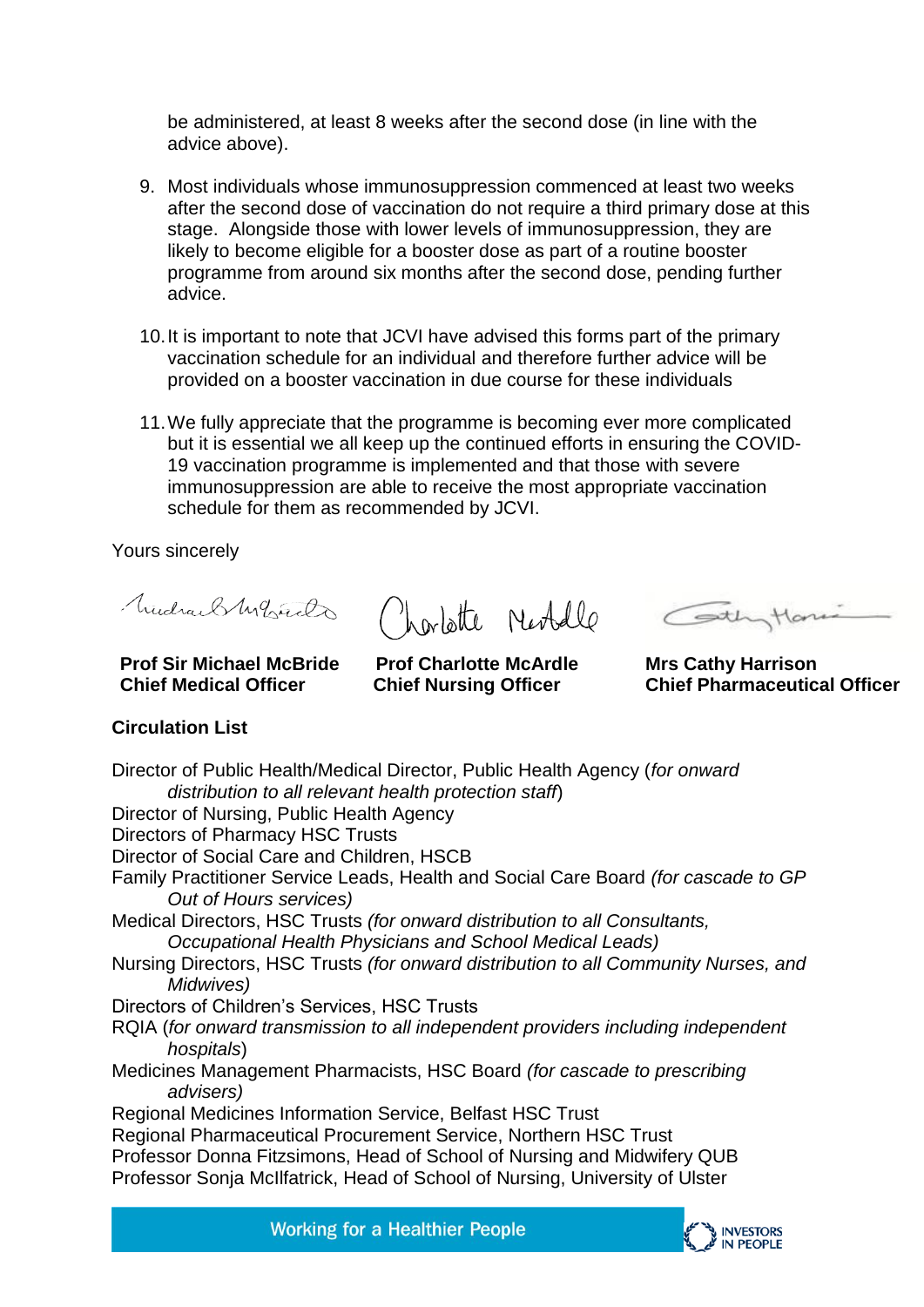Siobhan Murphy, CEC Donna Gallagher, Open University Professor Paul McCarron, Head of School of Pharmacy and Pharmaceutical Sciences, UU Professor Colin McCoy, Head of School, School of Pharmacy, QUB Professor Colin Adair, Director of the NI Centre for Pharmacy Learning and Development, QUB Michael Donaldson, HSCB *(for distribution to all General Dental Practitioners)* Raymond Curran, Head of Ophthalmic Services, HSCB *(for distribution to Community Optometrists)*  Trade Union Side Clinical Advisory Team Louise McMahon, Director of Integrated Care, HSCB . . . . This letter is available on the Department of Health website at [https://www.health-ni.gov.uk/topics/professional-medical-and-environmental-health](https://www.health-ni.gov.uk/topics/professional-medical-and-environmental-health-advice/hssmd-letters-and-urgent-communications)[advice/hssmd-letters-and-urgent-communications](https://www.health-ni.gov.uk/topics/professional-medical-and-environmental-health-advice/hssmd-letters-and-urgent-communications)

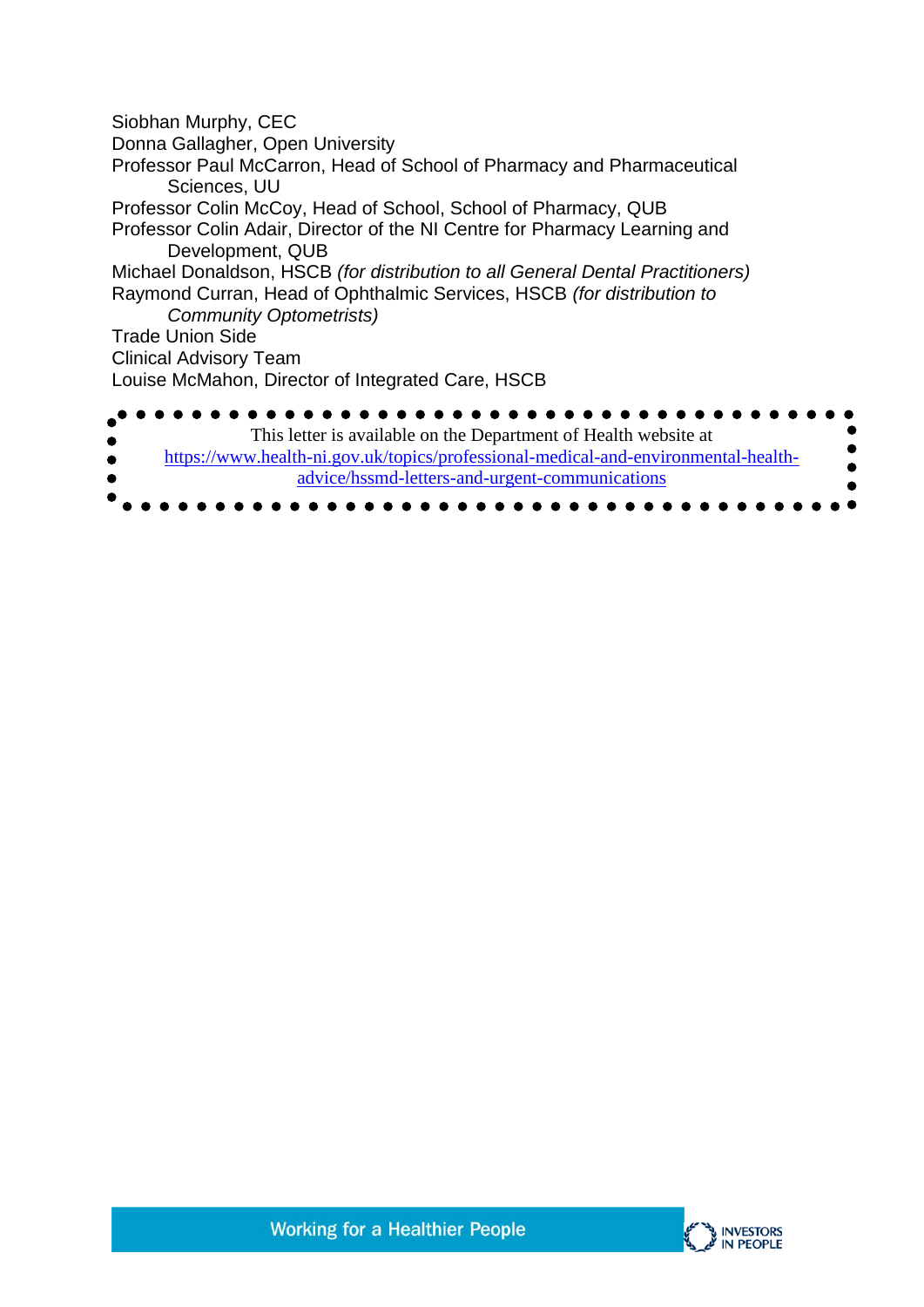## **JCVI LIST OF ELIGIBLE INDIVIDUALS**

- 1. Individuals with primary or acquired immunodeficiency states at the time of vaccination due to conditions including:
	- acute and chronic leukaemias, and clinically aggressive lymphomas (including Hodgkin's lymphoma) who were under treatment or within 12 months of achieving cure
	- individuals under follow up for chronic lymphoproliferative disorders including haematological malignancies such as indolent lymphoma, chronic lymphoid leukaemia, myeloma, Waldenstrom's macroglobulinemia and other plasma cell dyscrasias (note: this list is not exhaustive)
	- immunosuppression due to HIV/AIDS with a current CD4 count of <200 cells/µl for adults or children
	- primary or acquired cellular and combined immune deficiencies those with lymphopaenia (<1,000 lymphocytes/ul) or with a functional lymphocyte disorder
	- those who had received an allogeneic (cells from a donor) or an autologous (using their own cells) stem cell transplant in the previous 24 months
	- those who had received a stem cell transplant more than 24 months ago but had ongoing immunosuppression or graft versus host disease (GVHD)
	- persistent agammaglobulinaemia (IgG < 3g/L) due to primary immunodeficiency (for example, common variable immunodeficiency) or secondary to disease/therapy
- 2. Individuals on immunosuppressive or immunomodulating therapy at the time of vaccination including:
	- those who were receiving or had received immunosuppressive therapy for a solid organ transplant in the previous 6 months
	- those who were receiving or had received in the previous 3 months targeted therapy for autoimmune disease, such as JAK inhibitors or biologic immune modulators including B-cell targeted therapies (including rituximab but in this case the recipient would be considered immunosuppressed for a 6-month period), T-cell co-stimulation modulators, monoclonal tumour necrosis factor inhibitors (TNFi), soluble TNF receptors, interleukin (IL)-6 receptor inhibitors, IL-17 inhibitors, IL 12/23 inhibitors, IL 23 inhibitors (note: this list is not exhaustive)
	- those who were receiving or had received in the previous 6 months immunosuppressive chemotherapy or radiotherapy for any indication
- 3. Individuals with chronic immune-mediated inflammatory disease who were receiving or had received immunosuppressive therapy prior to vaccination including:

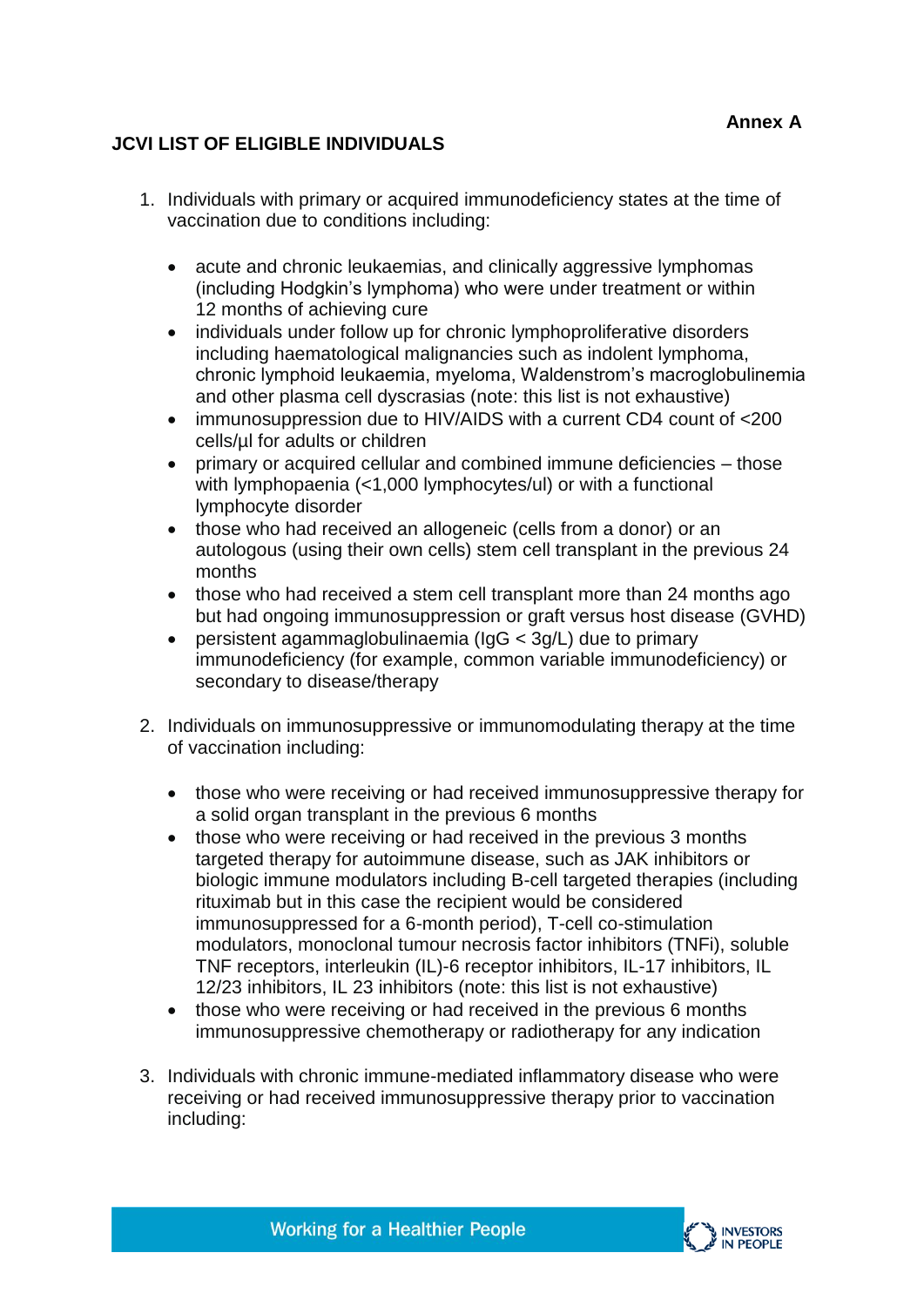- high-dose corticosteroids (equivalent to ≥ 20mg prednisolone per day) for more than 10 days in the previous month
- long-term moderate dose corticosteroids (equivalent to ≥10mg prednisolone per day for more than 4 weeks) in the previous 3 months
- non-biological oral immune modulating drugs, such as methotrexate >20mg per week (oral and subcutaneous), azathioprine >3.0mg/kg/day, 6 mercaptopurine >1.5mg/kg/day, mycophenolate >1g/day in the previous 3 months
- certain combination therapies at individual doses lower than above, including those on ≥7.5mg prednisolone per day in combination with other immunosuppressants (other than hydroxychloroquine or sulfasalazine) and those receiving methotrexate (any dose) with leflunomide in the previous 3 months
- 4. Individuals who had received high-dose steroids (equivalent to >40mg prednisolone per day for more than a week) for any reason in the month before vaccination.

Individuals who had received brief immunosuppression (≤40mg prednisolone per day) for an acute episode (for example, asthma / COPD / COVID-19) and individuals on replacement corticosteroids for adrenal insufficiency **are not considered severely immunosuppressed sufficient to have prevented response to the primary vaccination**.

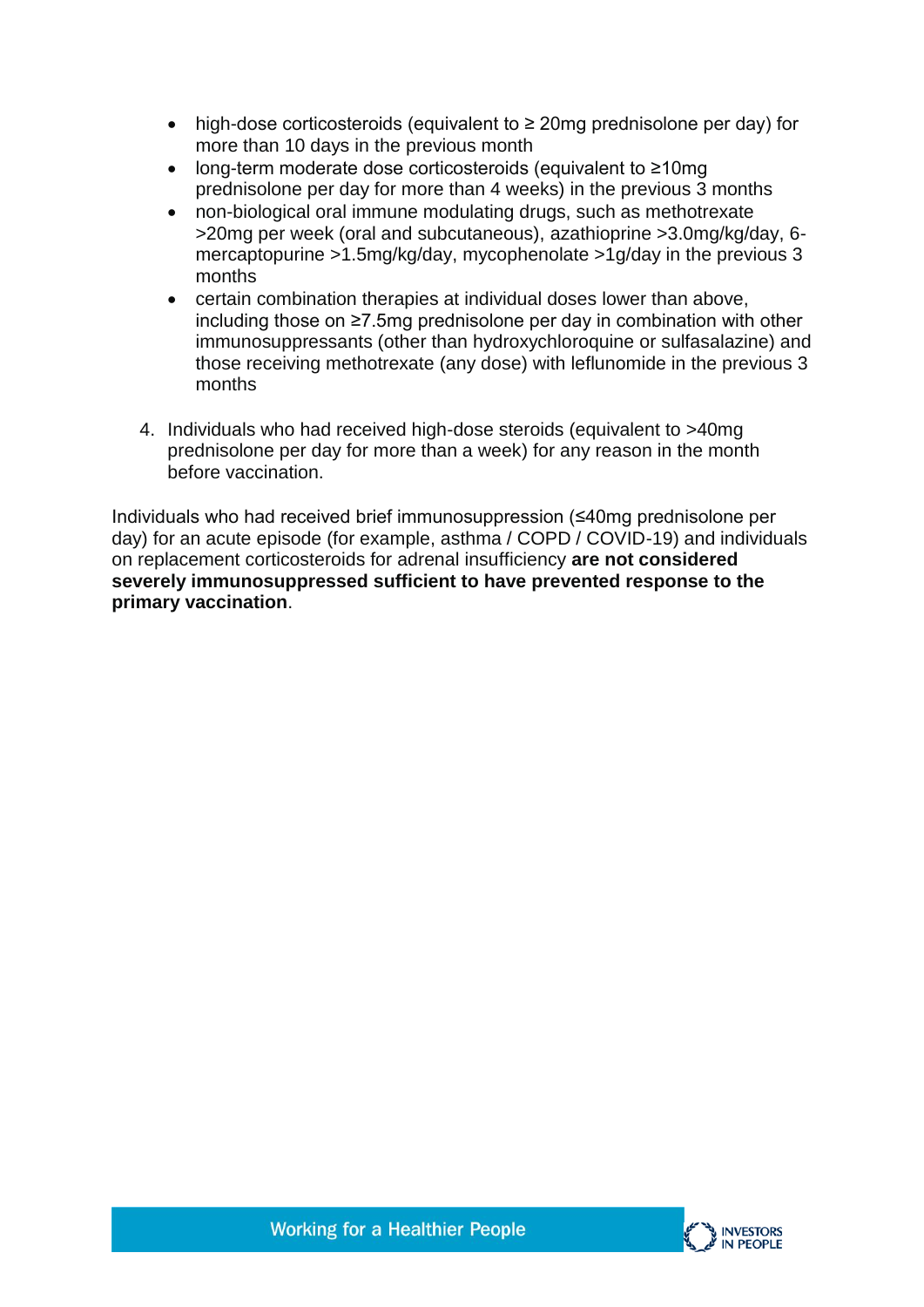## **TEMPLATE LETTER TO SEVERELY IMMUNOSUPPRESSED INDIVIDUALS FOR GP PRACTICES AND CONSULTANTS TO ADAPT AND ISSUE**

## **Individuals aged 12 and over with severe immunosuppression are now recommended to receive a third primary dose of the COVID-19 vaccine**

Dear [name]

We are writing to let you know that you are now eligible for an extra dose of the COVID-19 vaccine in light of the latest advice from the Joint Committee on Vaccination and Immunisation (JCVI) - [JCVI issues advice on third dose](https://www.gov.uk/government/news/jcvi-issues-advice-on-third-dose-vaccination-for-severely-immunosuppressed)  [vaccination for severely immunosuppressed -](https://www.gov.uk/government/news/jcvi-issues-advice-on-third-dose-vaccination-for-severely-immunosuppressed) GOV.UK (www.gov.uk).

The advice recommends that a third dose is given for individuals aged 12 and over with immunosuppression and you are eligible within this category given your current health condition. This is being advised as a precautionary measure to increase your immunity level and provide a better vaccine response, based on studies and experience with other vaccines. **It is part of your primary course of vaccination and is separate to a booster vaccination, which you will likely become eligible for in six months' time, pending further advice**.

We recommend you contact your [GP / Consultant] on the following telephone no. xxxx to discuss the optimal timing to receive your vaccination, which must be at least 8 weeks after your second dose.

For more information about the coronavirus vaccine, visit the PHA website [www.pha.site/COVID19infomaterials](http://www.pha.site/COVID19infomaterials)

Please note, if you are aged between70-79 years of age, you will also be eligible to receive the non-live shingles vaccine Shingrix® as you are unable to receive the live vaccine Zostavax®. It is recommended that you also take

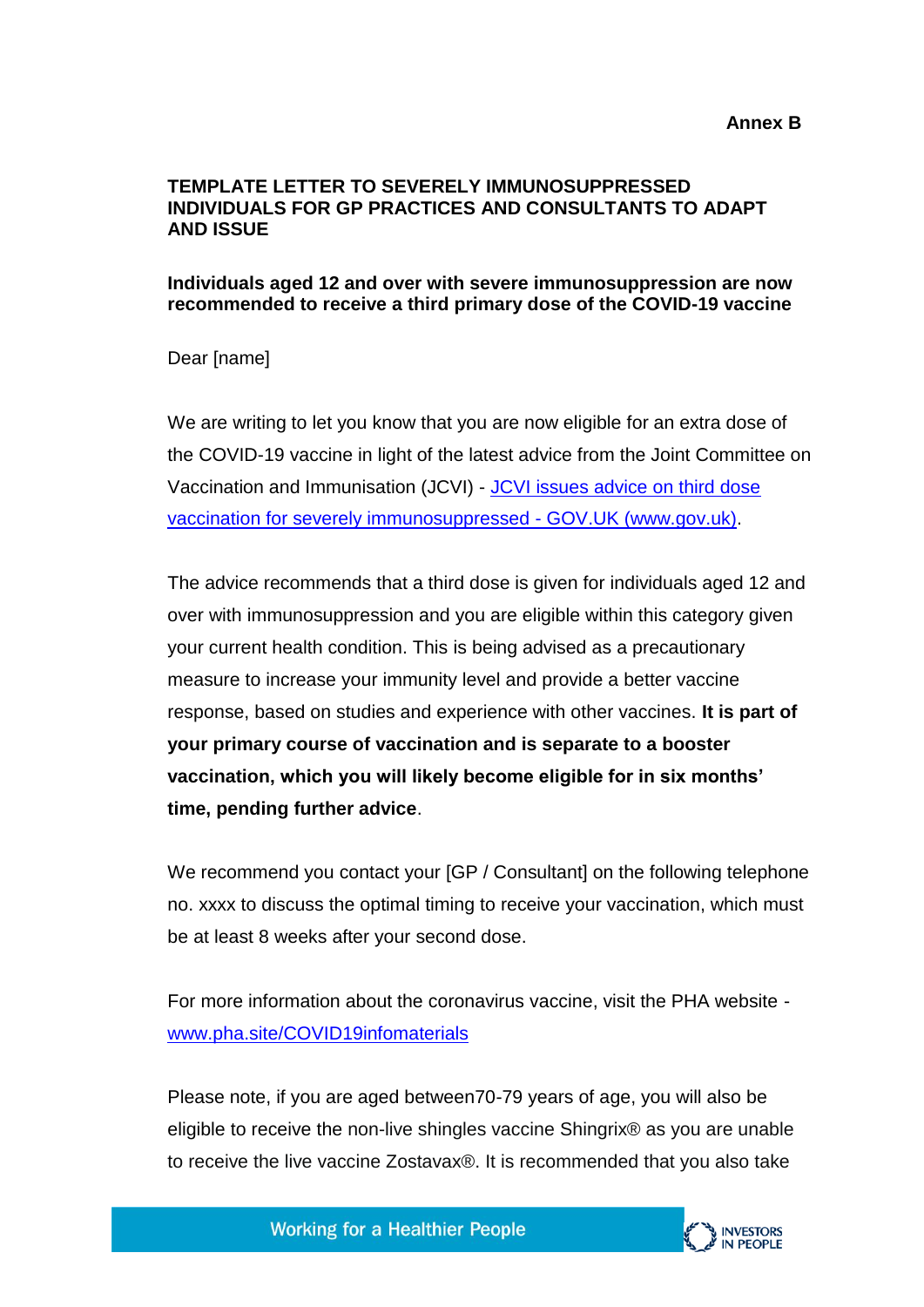up this offer when invited to receive the Shingrix® vaccine by your GP in due course.

Yours sincerely [Signatory]

cc Patient's GP.



**Working for a Healthier People**